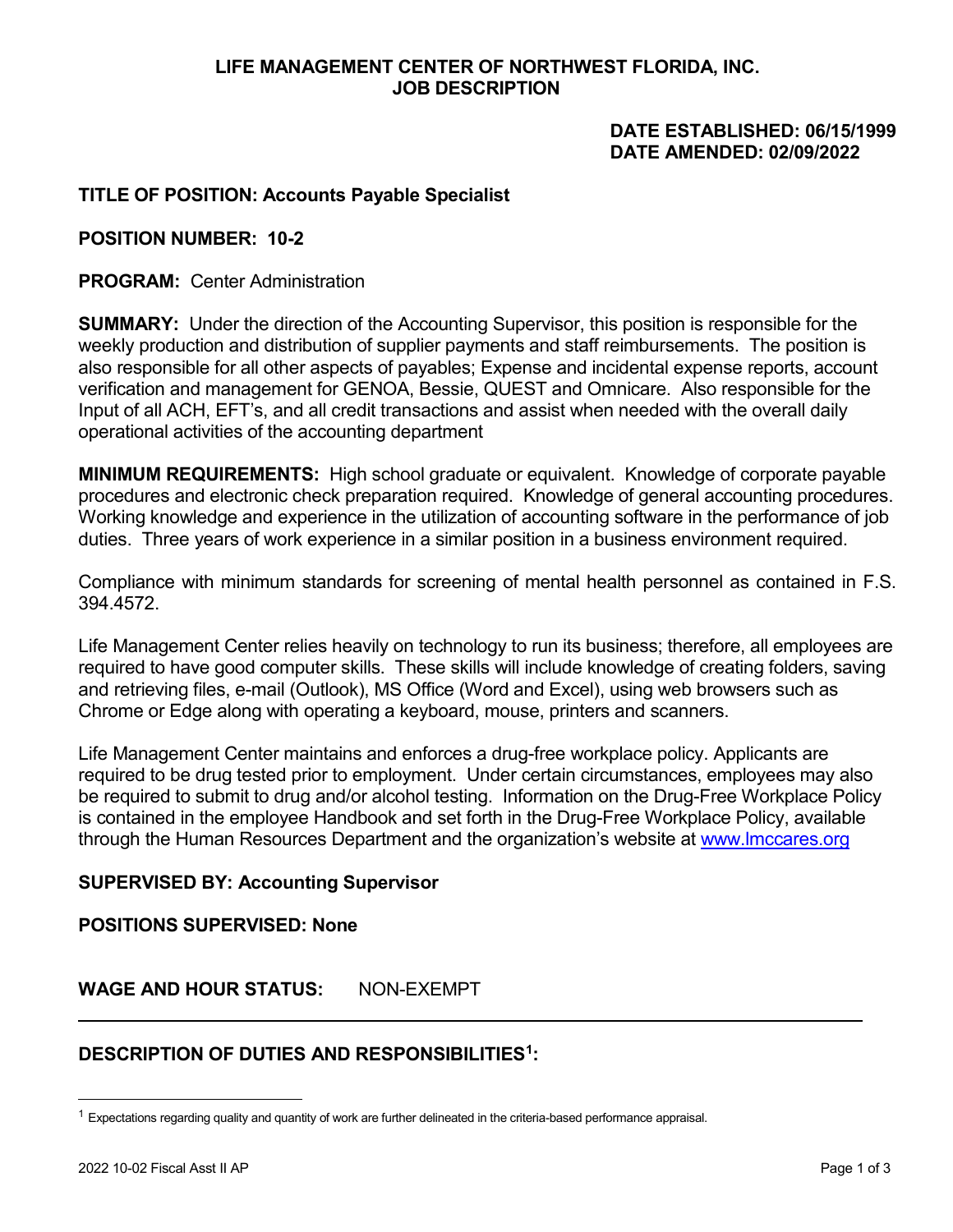**ESSENTIAL FUNCTIONS:** (Essential functions of this position are listed below. The position also includes additional functions as needed and/or assigned by supervisor.)

- 1. Enter / Input all Vouchers
- 2. Distribute Checks
- 3. Expense & Incidental Reports
- 4. Account Management; (Genoa, Bessie, QUEST, Omnicare, etc…)
- 5. Void Checks and Manage Invoices
- 6. Reconcile American Express Credit Card Transactions
- 7. Manage, review and input all Commercial Purchase Cards
- 8. Review, Correct, Code all Travel Vouchers
- 9. Create Online Accounts for Users and Vendors
- 10.Provide CFO Reports On Purchases, types, incidental expenses, Vendor Report
- 11.Create New Vendors / get W9's / 1099's
- 12.Monitor and manage controls for prescription paper and pads
- 13.Charge Card Usage Review
- 14.Replace the AR and Purchasing Clerk as required.
- 15.Perform copying/filling / scanning / shredding duties
- 16.Complete any other tasks as assigned by Supervisor.

### *Physical Requirements:*

| Activity                                                                                                                                                                                                                                                                                                                                                                 |            |  | Expectation      |                             |                 |         |
|--------------------------------------------------------------------------------------------------------------------------------------------------------------------------------------------------------------------------------------------------------------------------------------------------------------------------------------------------------------------------|------------|--|------------------|-----------------------------|-----------------|---------|
| Standing                                                                                                                                                                                                                                                                                                                                                                 |            |  | <b>X Minimal</b> | $\Box$ Moderate             | $\Box$ Frequent |         |
| Sitting                                                                                                                                                                                                                                                                                                                                                                  |            |  | Minimal          | ヿ Moderate                  | x Frequent      |         |
| Driving vehicles                                                                                                                                                                                                                                                                                                                                                         |            |  | x Minimal        | $\Box$ Moderate             | $\Box$ Frequent |         |
| Lifting and/or Carrying                                                                                                                                                                                                                                                                                                                                                  |            |  | Minimal          | x Moderate                  | $\Box$ Frequent |         |
| Bending and/or Stooping                                                                                                                                                                                                                                                                                                                                                  |            |  | x Minimal        | □ Moderate                  | $\Box$ Frequent |         |
| <b>Climbing Stairs and/or Ladders</b>                                                                                                                                                                                                                                                                                                                                    |            |  | x Minimal        | ヿ Moderate                  | $\Box$ Frequent |         |
| Walking or Moving (between offices, other facilities, etc.)                                                                                                                                                                                                                                                                                                              |            |  | <b>X</b> Minimal | ヿ Moderate                  | $\Box$ Frequent |         |
| Other (lift above waist/reaching etc., please explain)                                                                                                                                                                                                                                                                                                                   |            |  | x Minimal        | ] Moderate                  | Frequent        |         |
| Speaking:<br>x Yes<br>$\Box$ No<br>x Yes<br>$\Box$ No<br>Hearing:<br>Reading Comprehension:<br>x Yes<br>$\Box$ No<br>Repetitive motion with hands, wrists, arms<br>x Yes<br>$\Box$ No<br>(e.g. keyboard, typing, handwriting, etc.)<br>Ability to lift and carry up to 15 pounds.<br>Ability to handle stressful situations:<br>Minimal<br>$\neg$ x Moderate<br>Frequent |            |  |                  |                             |                 |         |
|                                                                                                                                                                                                                                                                                                                                                                          | Infrequent |  | Occasional       | Frequent                    |                 | $N/A^*$ |
| <b>Travel Same Day</b>                                                                                                                                                                                                                                                                                                                                                   | X          |  |                  |                             |                 |         |
| <b>Travel Overnight</b>                                                                                                                                                                                                                                                                                                                                                  | X          |  | ┓                | $\mathcal{L}_{\mathcal{A}}$ |                 | $\Box$  |
| Overtime (Non-Exempt only)                                                                                                                                                                                                                                                                                                                                               | $\Box$     |  | X                | $\Box$                      |                 | $\Box$  |
| Holidays/Weekends                                                                                                                                                                                                                                                                                                                                                        | X          |  |                  | $\overline{\phantom{a}}$    |                 | $\Box$  |
| Shift Work (PMs/Midnights)                                                                                                                                                                                                                                                                                                                                               | X          |  |                  | J.                          |                 | $\Box$  |
| 2022 10-02 Fiscal Asst II AP                                                                                                                                                                                                                                                                                                                                             |            |  |                  |                             | Page 2 of 3     |         |